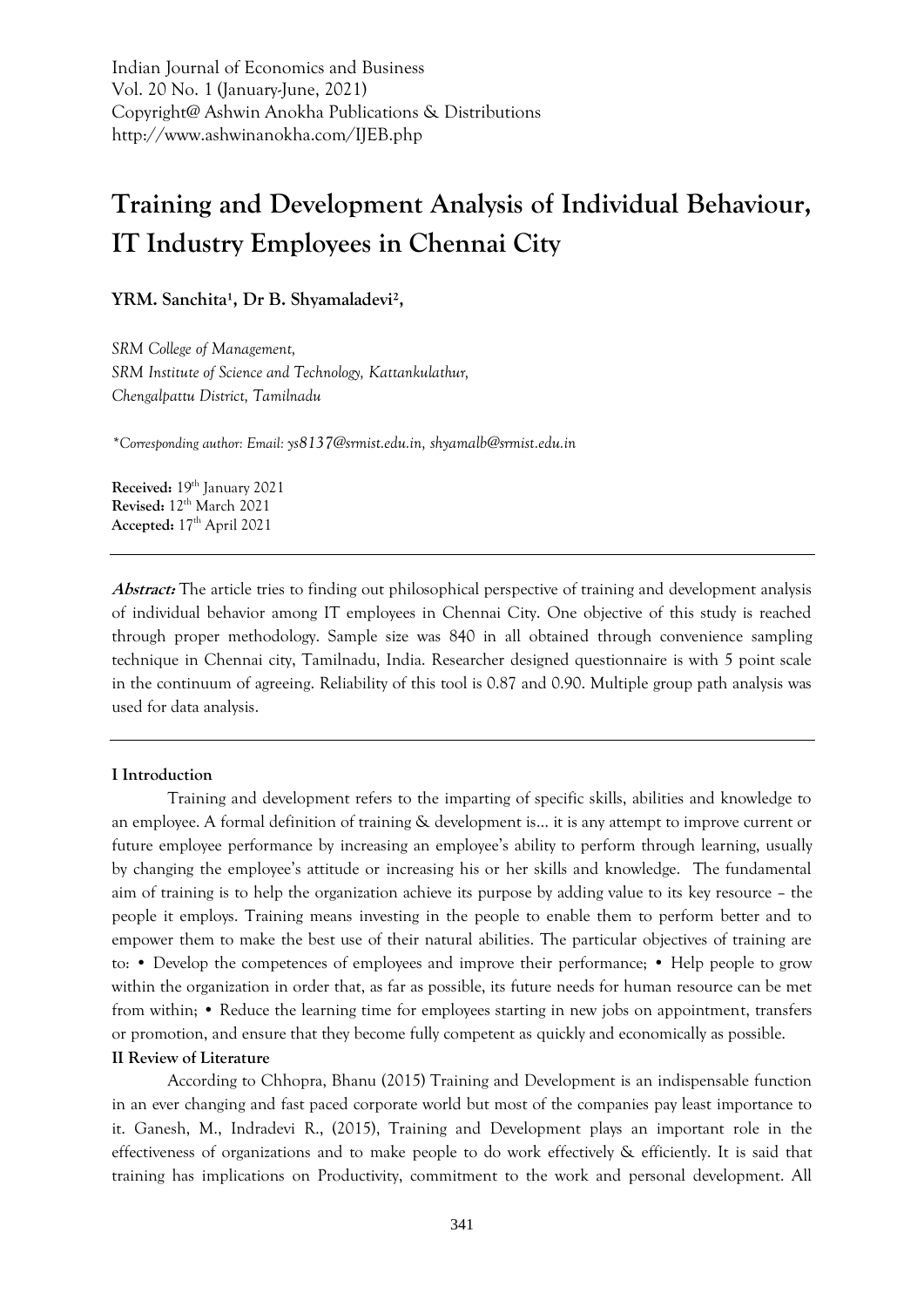companies must train people and develop their staff. Most of the organizations are aware of this requirement and invest and do many things for training and development. Velmurugan P. S., (2009) Training is the periscope to see the future. It is intended to identify the future of the organization to develop and steer them. Development creates generalists and helps people to think strategically, even when their present jobs do not call for such thinking. It pushes and stretches people beyond their present function. Khan, Abdul Ghafoor, Khan, Furqan Ahmed, Khan, Muhammad Aslam Khan (2011), Training and Development, On the Job Training, Training Design and Delivery style are four of the most important aspects in organizational studies. This paper tried to evaluate the effect of Training and Development, On the Job Training, Training Design and Delivery style on Organizational performance. Swaminathan, J. and Gowri Shankar, U., (2011). This paper tries to conclude that training is the act of increasing the knowledge and skill of an employee for doing a particular job. The training is to acquire new skill, technical knowledge, problem solving, etc. It improves the performance of employees on present jobs and prepares them for taking up new assignments in the future. Training also helps in the growth of the employees. The main objective of the study is to measure the effectiveness of the training in the organization and its impact on employee job performance. Chris Obisi (2011) The ultimate aim of any training program is to add value and once a training program cannot add value, it should be reworked or altogether revoked. Acquisition of new skills is only possible with Training Programs and without skills organizations will not achieve its objectives through people. Some organizations see training as an expensive venture and may put embargo on training and utilize the money for other projects in the organization. Scott Brum, University Of Rhode Island (2007) To gain an advantage amongst competitors training is of great importance to companies. There is significant debate among professionals and scholars as to the affect that training has on both employee and organizational goals. Chidambaram, Vijayabanu1, Ramachandran, Amudha (2012) The success of any organization depends on appropriate use of human assets available in the organization. All other assets could only be supplementary to human assets. Towards augmenting the human resources and to cope with changes – both internal and external, the organization has to concentrate necessarily on developing the ability, wisdom and skills of its workforce which is possible through training programs. Aidah Nassazi (2013) According to this study "effects of training on employee performance." Employees are major assets of any organization. The active role they play towards a company's success cannot be underestimated. As a result, equipping these unique assets through effective training becomes imperative in order to maximize the job performance. Bhatia et al., (2014), Training is a medium to bring continuous improvement in the Performance analysis of work performed; it would equip employees with necessary knowledge, skill, abilities and attitude to perform their jobs. B.K. Punia, Saurabh Kant (2014) the authors tried to depict the importance of factors affecting training effectiveness vis-à-vis managerial implications and future research directions The findings of this study suggest many factors which affects training effectiveness like motivation, attitude, emotional intelligence, support from management and peers, training style and environment, open-mindedness of trainer, job related factors, self efficacy and basic ability etc. Ambika Bhatia & Lovleen Kaur (2014) In today's era employees are not keen to join an organization where their Knowledge and skills are not upgraded. Many organizations provide opportunities for learning and use it as a retention tool. Results prove that training and development are positively correlated and claimed significant statistical relationship with employee performance and effectiveness.

**A Framework of the Study**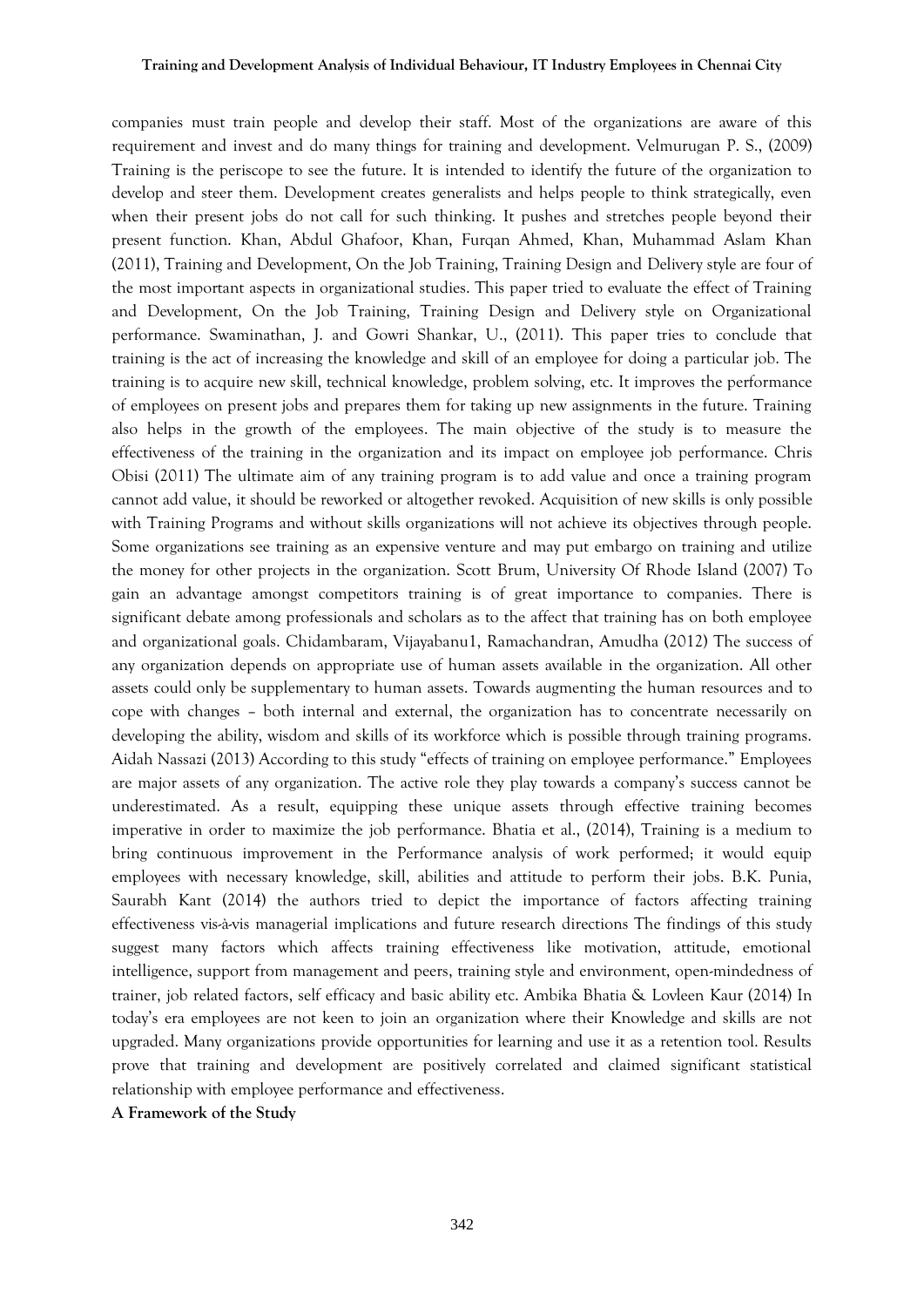

#### **Figure 1: Framework**

This study adopts only three common independent variables namely person anlaysis, work analysis and performance analysis. It was planned to assure how these factors relate within themselves and influence the Productivity.

### **B Statement of the Problem**

In today's era, Organizations operate in a continuous learning mode because of high competition in the market. The organizations and individuals should show flexibility in becoming continuous learner in order to survive & develop, which would further help companies to become most successful. In an association, the most vital task is to put the right person at the right place, otherwise companies would only keep on trying to survive in the competitive world Majority times the lack of motivation on part of the individuals accompanied with lack of knowledge of the specific job can lead to grievous situations and a big loss to companies. Hence there is no doubt on the importance of continuous upgrade and training in the relevant domains to cope up with the competitive strategies in the market. There is a continuous need to ensure effective training to match up with such market requirements not to be the best but most importantly for the necessary survival. The primary objective of this paper is to conduct a comprehensive study and analysis of training and development process of IT Companies which would be helpful in highlighting the importance of discovering, harnessing and developing the human capital to the benefit of both the individual and the organization in today's highly dynamic and competitive business world, having a special reference for managerial position. Thus the sample comprised of IT employees who were of manager rank and above.

# **III Research Methodology**

## **A Research Design**

To obtain better answer to the research question, a proper research design is to be framed (Cooper & Schindler 2001; Davis & Cosenza 1988). Based on the framed hypotheses of the research inferential statistics was adopted. Descriptive research design was adopted in this study.

## **B Objective of the study**

Finding out those factors which Promote Productivity.

#### **C Hypotheses of the study**

- $\triangleright$  There is no influence of person analysis with respect to gender of the employees.
- $\triangleright$  There is no influence of work anlaysis with respect to gender of the employees.
- $\triangleright$  There is no influence of performance analysis with respect to gender of the employees.
- $\triangleright$  There is no influence of personal anlaysis on opinion towards T and D with respect to gender of the employees.

#### **D Scope of the Study**

Scope of the study is as follows

 $\triangleright$  The study is centered at Chennai city only.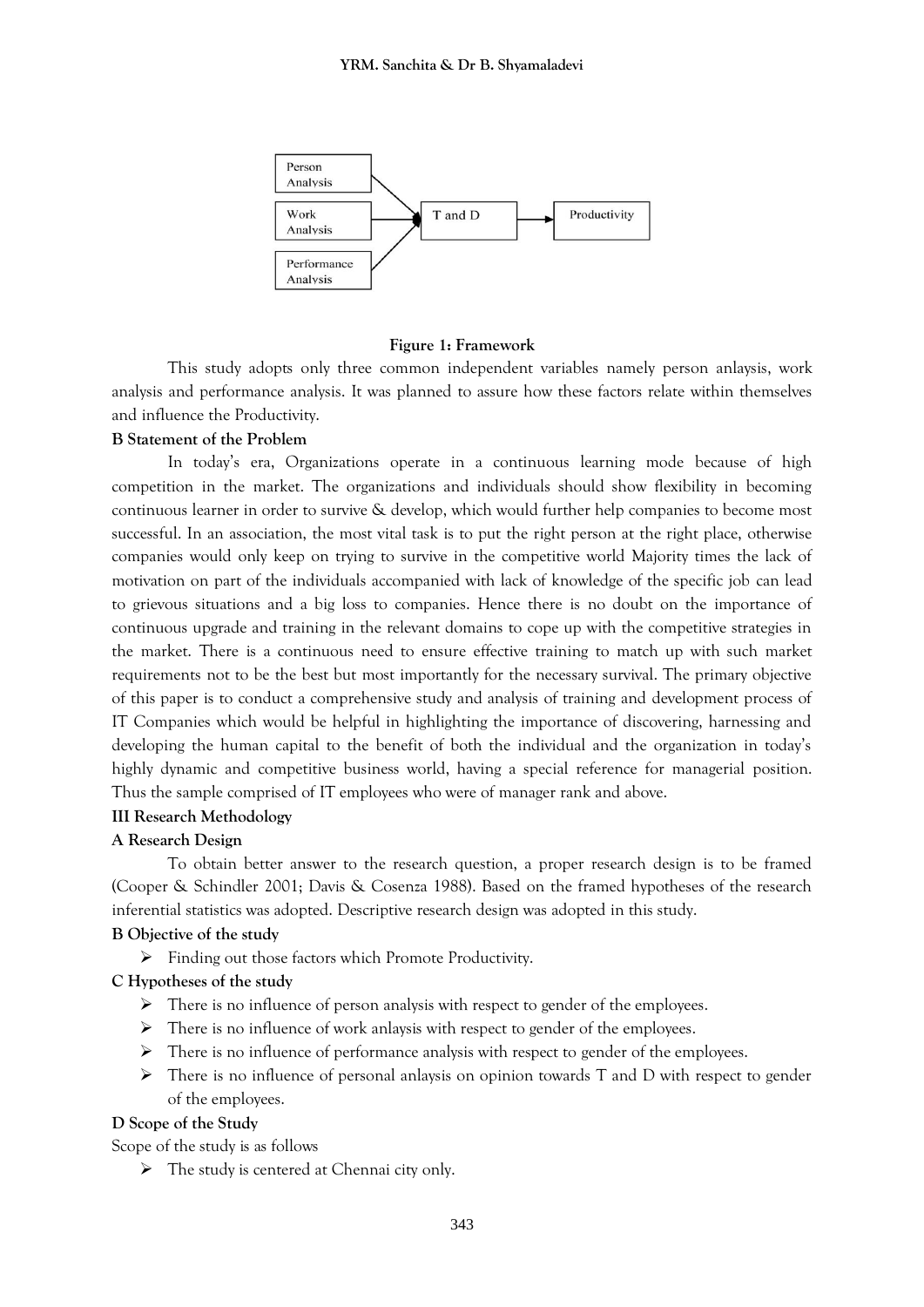#### **Training and Development Analysis of Individual Behaviour, IT Industry Employees in Chennai City**

 $\triangleright$  Study is related only with personal analysis of training and development.

## **E Data Collection**

Under this technique convenience sampling technique was opted. Sample size was 840. The sampling area was Chennai city.

## **F Reliability**

For all the items in the self questionnaire design, the alpha values ranged from 0.87 and 0.90. This indicates high reliability of the items in the questionnaire. With these results, consistency, dependability and adoptability are confirmed.

## **G Period of the study**

The study was carried from the Chennai city between the periods of Aug 2020to April 2021.

## **H Tool for data analysis**

Path analysis was adopted for primary data analysis. Influence of independent variables on dependent variable with respect to mediator variables.

## **IV Analysis and Discussion**

| S.No | Profile | Category       | No. of Employees | Percent |
|------|---------|----------------|------------------|---------|
|      |         | Male           | 472              | 56.20   |
| 1.   | Gender  | Female         | 368              | 43.80   |
|      |         | Total          | 840              | 100.00  |
|      |         | Up to 30 Years | 392              | 46.60   |
| 2.   | Age     | 31 to 45 Years | 245              | 29.20   |
|      |         | Above 45 Years | 203              | 24.20   |
|      |         | Total          | 840              | 100.00  |
|      |         | Up to 25000    | 198              | 23.57   |
| 3.   | Income  | 25001 to 50000 | 282              | 33.57   |
|      |         | Above 50000    | 360              | 42.86   |
|      |         | Total          | 840              | 100.00  |

Source: Primary data

The above table shows the demographic profile of the employees. Regarding to gender of the employees, 56.2 percent of the employees are male and remaining are female employees. With regard to age of the employees, 46.6 percent comes under up to 30 years, 29.2 percent comes under 31 to 45 years and remaining employees comes under above 45 years of age groups. With respect to income of the employees, 23.57 percent earned up to 25000, 33.57 percent earned 25001 to 50000 and remaining employees earned above 50000.

## **Path Analysis**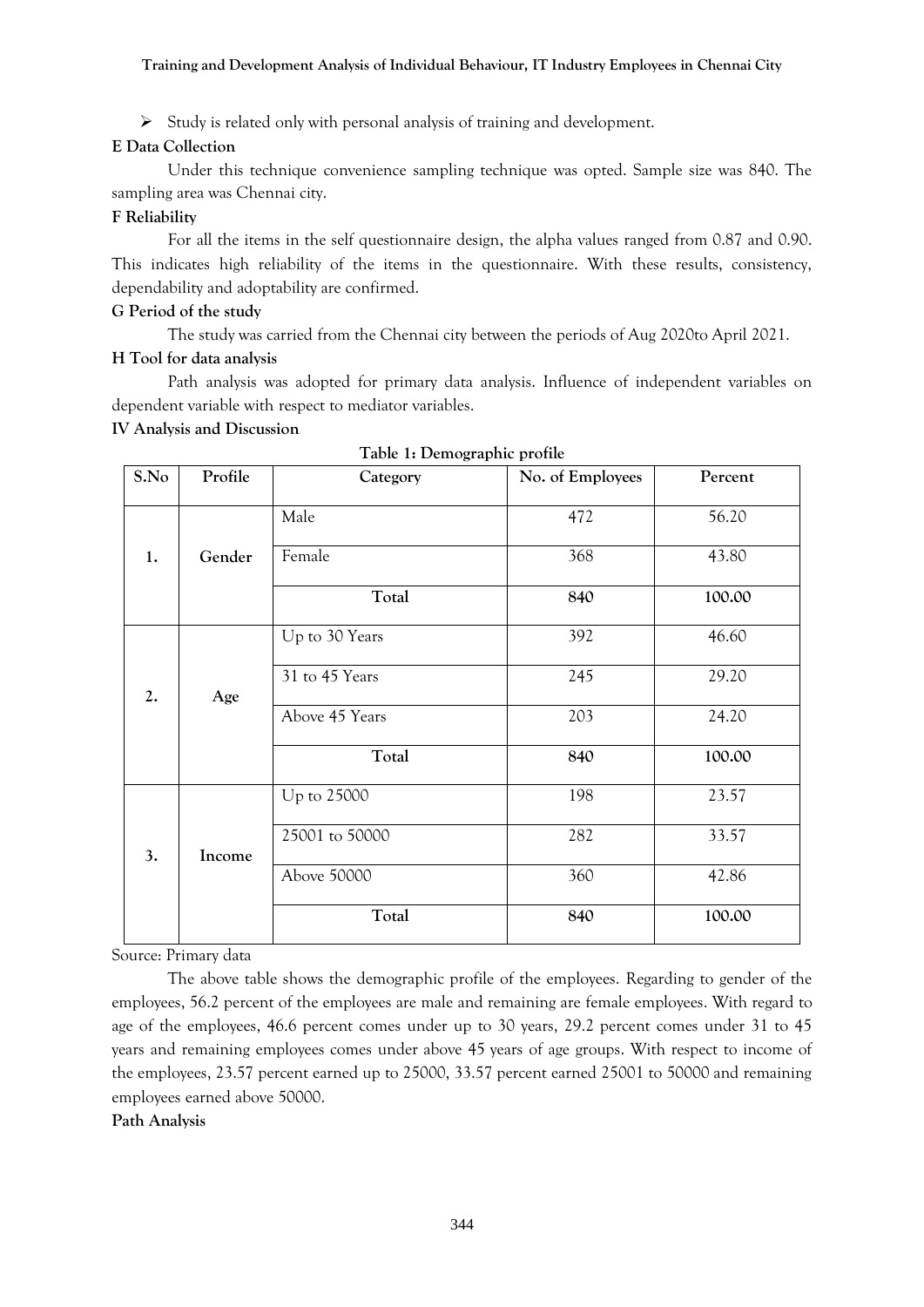| $\mathbf{X}^2$ |       | GFI   | <b>AGFI</b> | <b>CFI</b> | <b>NFI</b> | <b>RMSEA</b> | <b>RMS</b> |
|----------------|-------|-------|-------------|------------|------------|--------------|------------|
| 2.326          | 0.084 | 0.999 | 0.982       | 0.999      | 0.999      | 0.001        | 0.024      |

**Table 1: Model fit Indication**

Source: primary data

Table 1 shows the model summary. While evaluating the model, emphasis is to be given to the chi-square value and the p- value. The p-value of the corresponding chi-square should be greater than 0.05.Then only the model fits to the data collected for the analysis. It does not mean it is not totally fit. Secondly other indices are to be considered which are expected to be very near to 'one'. In this path analysis GFI is .988; AGFI is .942; CFI is .991 and NFI is .987 all these values are very near to 'one'; hence it can be interpreted that the model is fit with the theoretical model and the data collected and related to it. Thirdly RMSEA should be below .08; In this study it is .06 only; hence it proves that the model is fit.

The technique of the path analysis is based on series of multiple regression analysis with the assumption of casual relationship between the independent and the dependent variables. In the path analysis β coefficient indicates the direct effect of independent variables over the dependent variables. Path analysis adopts heuristic use of visual diagrams. Multiple group path analysis is adopted to find out the significant differences between the responses of two or more group using the same model fit.

**Path analysis diagram related to male**



**Figure 2: Productivity – Gender – Male Table 2: Regression Weights of Productivity of Male Employees**

| DV           |         | IV                   | Estimate | S.E.  | C.R.   | B     | p     |
|--------------|---------|----------------------|----------|-------|--------|-------|-------|
| T & D        | ر…>     | Personal analysis    | 0.420    | 0.040 | 10.404 | 0.359 | 0.001 |
| T & D        | $\prec$ | Work analysis        | 0.288    | 0.027 | 10.501 | 0.376 | 0.001 |
| T & D        | ىند     | Performance analysis | 0.100    | 0.033 | 3.054  | 0.102 | 0.002 |
| Productivity | ۔۔۔     | T & D                | 0.934    | 0.064 | 14.632 | 0.520 | 0.001 |

Source: primary data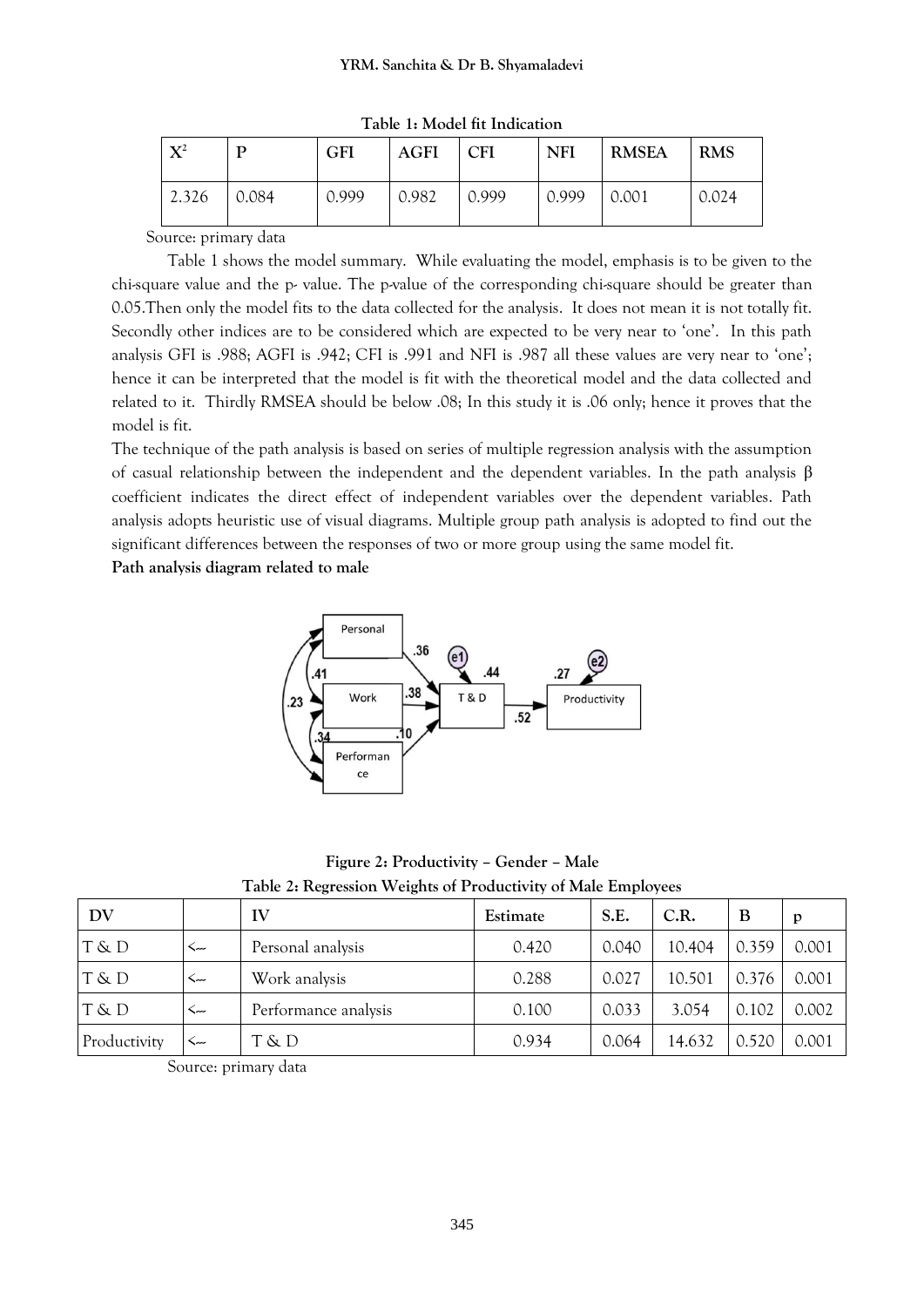| IV                      |                   | IV                   | Estimate | S.E.  | C.R.  | R     | p     |
|-------------------------|-------------------|----------------------|----------|-------|-------|-------|-------|
| Work analysis           | $\leftrightarrow$ | Performance analysis | 3.536    | 0.656 | 5.390 | 0.230 | 0.001 |
| Work analysis           | $\leftrightarrow$ | Personal analysis    | 8.077    | 1.032 | 7.829 | 0.345 | 0.001 |
| Performance<br>analysis | <>                | Personal analysis    | 8.084    | 0.882 | 9.161 | 0.413 | 0.001 |

**Table 3: Covariance Productivity of Male Employees**

Source: primary data

From the path analysis diagram related to male, one can note some readings about the relationships and the influences of them over the dependent variables. It is established that the relationship between Performance analysis and Personal analysis is 0.413. The correlation value for Personal analysis and Work analysis is 0.345 and that of Work analysis and Performance analysis seems to be 0.23. All these readings show the relationships among the independent variables; all these readings indicate the average relationships among these and are positively correlated.

The influence of Work analysis over the  $T \& D$  remains as 0.376 and is the highest of all the influences; Personal analysis influence is 0.359 and the Performance analysis influence over the T & D is 0.102; hence it can be inferred that the Work analysis is the factor which contribute to the T & D thereby it is well understood that the Productivity is well understood that the Productivity is promoted by the Work analysis and less influenced by the Work analysis and less influenced by Personal analysis and Performance analysis. The influence of  $T \& D$  over Productivity is 0.520 and is positive as far as male are concerned.  $R^2$  for the T & D is 0.44 and that of Productivity is 0.27; it can be stated that the consolidated influences of the Personal analysis, Work analysis and Performance analysis over the T & D specifically renders 44 percent of influencing effect over the Productivity. Baek, (2010), Grisaffe and Nguyen, (2011) and Bartikowski, *et al*. (2010) they also found that influence of the Personal analysis, Work analysis, Performance analysis and T & D on Productivity.

The regression weights of the male responses are shown in the table 2. The table shows the effects of independent variables Personal analysis, Work analysis and Performance analysis toward the Productivity through the T & D which is the mediating dependent variable.

The independent variable Personal analysis shows the estimate as 0.420; SE as 0.040; CR as 10.404 towards T & D which is the mediating dependent variable. The B- value is 0.359 and its corresponding p- value is 0.001 which means that the independent variable Personal analysis influence the Productivity through the mediator dependent variable  $T \& D$  to 35.9 per cent. The Personal analysis shows significant influence over the mediating dependent variable  $T \& D$ . So there is influence of Personal analysis on T & D.

The independent variable Work analysis shows the estimate as 0.288; SE as 0.027; CR as 10.501 towards T & D which is the mediating dependent variable. The B- value is 0.376 and its corresponding p- value is 0.000 which means that the independent variable Work analysis influence the Productivity through the mediator dependent variable T & D to 37.6 percent. The Work analysis shows significant influence over the mediating dependent variable  $T \& D$ . So there is influence of Work analysis on T & D.

The independent variable Performance analysis shows the estimate as 0.100; SE as 0.033; CR as 3.054 towards  $T \& D$  which is the mediating dependent variable. The B- value is 0.102 and its corresponding p- value is 0.015 which means that the independent variable Performance analysis influence the Productivity through the mediator dependent variable  $T \& D$  to 10.2 percent. The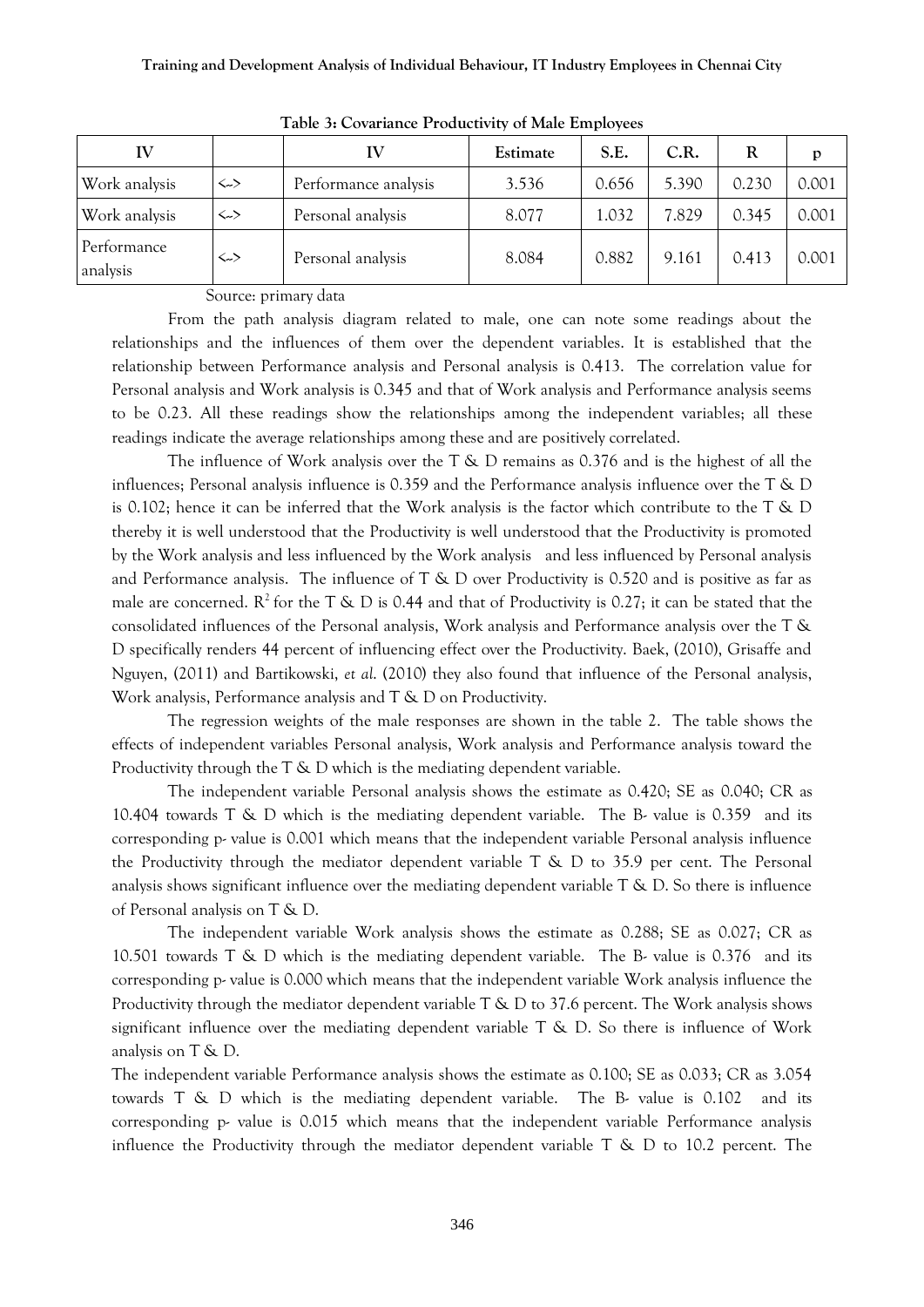Performance analysis shows significant influence over the mediating dependent variable T & D. There is influence of Performance analysis on T & D.

The mediating dependent variable T & D shows the estimate as 0.934; SE as 0.064; CR as 14.632 towards T & D which is the mediating dependent variable. The B- value is 0.520 and its corresponding p- value is 0.000 which means that the mediator dependent variable  $T \& D$ , influence the Productivity through the mediator dependent variable  $T \& D$  to 52 percent. The  $T \& D$  shows significant influence over the main dependent variable Productivity.

The following table jot out the covariance of the responses of the male. The covariance of male among the independent variables of the study shows the following details. The independent variables namely Personal analysis, Work analysis and Performance analysis have their own interrelationships. The relationship of Work analysis and Performance analysis shows the estimate as 3.536 with the SE of 0.656, the critical ratio is 5.390 and the coefficient of correlation is 0.230 and is positive. Since the pvalue is 0.000 it is significant; it can be interpreted that the Work analysis and Performance analysis are significantly related with each other. The relationship of Work analysis and Personal analysis shows the estimate as 8.077 with the SE of 1.032, the critical ratio is 7.829 and the coefficient of correlation is 0.345 and is positive. Since the p-value is 0.000 it is significant; it can be interpreted that the Work analysis and Personal analysis are significantly related with each other.

The relationship of Performance analysis and Personal analysis shows the estimate as 8.084 with the SE of 0.882, the critical ratio is 9.161 and the coefficient of correlation is 0.413 and is positive. Since the p-value is 0.000 it is significant; it can be interpreted that the Work analysis and Performance analysis are significantly related with each other.

With the readings it can be understood that all the three dependent variables namely Work analysis, Personal analysis and Performance analysis are correlated positively and significantly.

| DV           |     | IV                   | Estimate | S.E.  | C.R.  | B     | p     |
|--------------|-----|----------------------|----------|-------|-------|-------|-------|
| T & D        | سە> | Personal analysis    | 0.287    | 0.088 | 3.271 | 0.241 | 0.001 |
| T & D        | ۔۔۔ | Work analysis        | 0.269    | 0.057 | 4.706 | 0.359 | 0.001 |
| T & D        | ست  | Performance analysis | 0.113    | 0.075 | 2.807 | 0.121 | 0.007 |
| Productivity | ∽~  | T & D                | 0.915    | 0.141 | 6.504 | 0.467 | 0.001 |

| Path analysis diagram related to female |  |
|-----------------------------------------|--|
|-----------------------------------------|--|

Source: primary data

**Productivity – Gender – Female**



**Figure 3: Productivity – Gender – Female**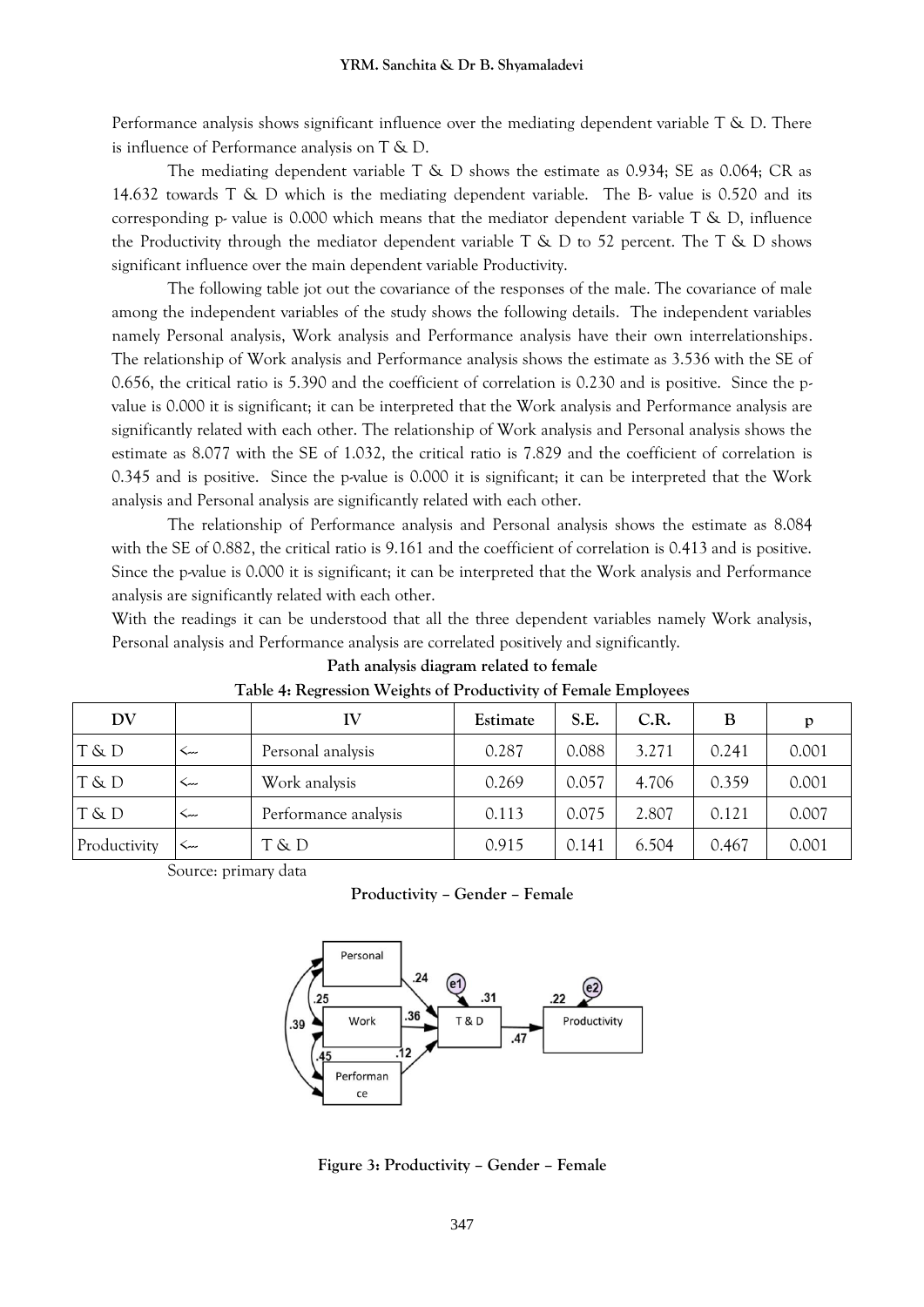| IV                   |                   |                      | Estimate | S.E.  | C.R.  | R     |       |
|----------------------|-------------------|----------------------|----------|-------|-------|-------|-------|
| Work analysis        | $\leftrightarrow$ | Performance analysis | 4.210    | .935  | 4.505 | 0.393 | 0.001 |
| Work analysis        | <>                | Personal analysis    | 7.732    | 1.517 | 5.098 | 0.455 | 0.001 |
| Performance analysis | <>                | Personal analysis    | 3.326    | 1.119 | 2.972 | 0.249 | 0.003 |

**Table 5: Covariance of Productivity of Female Employees**

Source: primary data

As far as the responses of the female are concerned, the model exposes the relationship between the independent variables and the influence over the mediator dependent variable  $T \& D$  and through that to the main dependent variable Productivity. From the path analysis diagram related to female, one can note some readings about the relationships and the influences of them over the dependent variables. It is established that the relationship between Performance analysis and Personal analysis is 0.249. The correlation value for Personal analysis and Work analysis is 0.455 and that of Work analysis and Performance analysis seems to be 0.393. All these readings show the relationships among the independent variables; all these readings indicate the average relationships among these and are positively correlated.

The influence of Work analysis over the  $T \& D$  remains as 0.359 and is the highest of all the influences; Personal analysis influence is 0.241 and the Performance analysis influence over the T & D is 0.121; hence it can be inferred that the Work analysis is the factor which contribute to the T & D thereby it is well understood that the Productivity is well understood that the Productivity is promoted by the Work analysis and less influenced by the Work analysis and less influenced by Personal analysis and Performance analysis. The influence of  $T \& D$  over Productivity is 0.467 and is positive as far as female are concerned.  $R^2$  for the T & D is 0.31 and that of Productivity is 0.22; it can be stated that the consolidated influences of the Personal analysis, Work analysis and Performance analysis over the T & D specifically renders 31 percent of influencing effect over the Productivity.

The regression weights of the female responses are shown in the table 4. The table shows the effects of independent variables Personal analysis, Work analysis and Performance analysis toward the Productivity through the T & D which is the mediating dependent variable.

The independent variable Personal analysis shows the estimate as 0.287; SE as 0.088; CR as 3.271 towards  $T \& D$  which is the mediating dependent variable. The B- value is 0.241 and its corresponding p- value is 0.000 which means that the independent variable Personal analysis influence the Productivity through the mediator dependent variable T & D to 24.1 percent. The Personal analysis shows significant influence over the mediating dependent variable and there is influence of Personal analysis on T & D.

The independent variable Work analysis shows the estimate as 0.269; SE as 0.057; CR as 4.706 towards T & D which is the mediating dependent variable. The B- value is 0.359 and its corresponding p- value is 0.000 which means that the independent variable Work analysis influence the Productivity through the mediator dependent variable T & D to 35.9 percent. The Work analysis shows significant influence over the mediating dependent variable  $T \& D$ . Baek, (2010) also found that there is influence of Work analysis on T & D.

The independent variable Performance analysis shows the estimate as 0.113; SE as 0.075; CR as -2.807 towards  $T \& D$  which is the mediating dependent variable. The B- value is 0.121 and its corresponding p- value is 0.007 which means that the independent variable Performance analysis influence the Productivity through the mediator dependent variable  $T \& D$  to 12.1 percent. The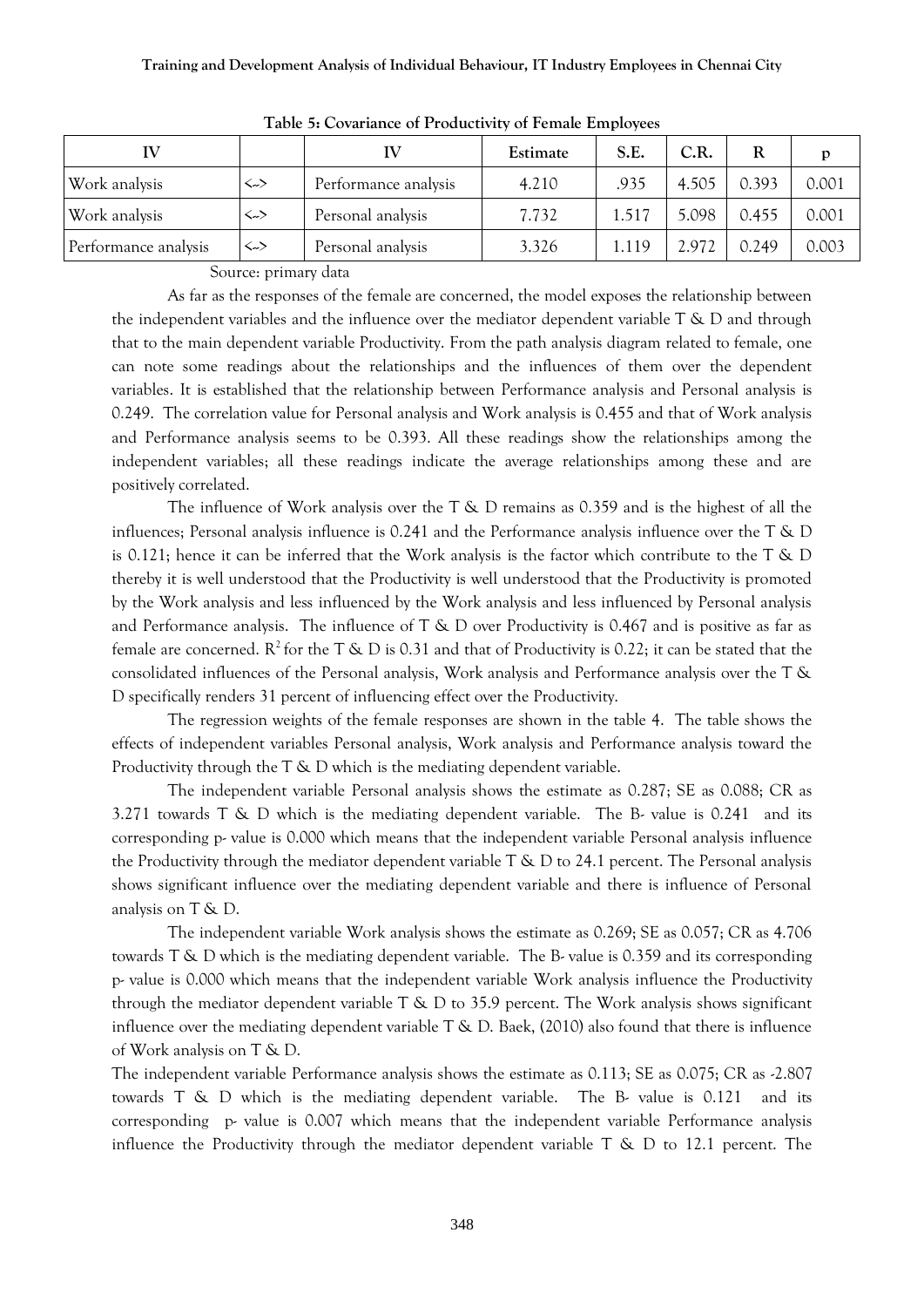influence by Performance analysis over the mediating dependent variable  $T \& D$  is significant. There is influence of Performance analysis on T & D.

The mediating dependent variable T & D Personal analysis shows the estimate as 0.915; SE as 0.141; CR as 6.504 towards T & D which is the mediating dependent variable. The B- value is 0.467 and its corresponding p- value is 0.000 which means that the mediator dependent variable  $T \& D$ , influence the Productivity through the mediator dependent variable  $T \& D$  to 46.7 percent. The T  $\& D$ shows significant influence over the main dependent variable Productivity.

The following table jot out the covariance of the responses of the female. The covariance of male among the independent variables of the study shows the following details. The independent variables namely Personal analysis, Work analysis and Performance analysis have their own interrelationships. The manifestations of their interrelationships are exposed in the table as follows.

The relationship of Work analysis and Performance analysis shows the estimate as 4.210 with the SE of 0.935, the critical ratio is 4.505 and the coefficient of correlation is 0.393 and is positive. Since the p-value is 0.000 it is significant; it can be interpreted that the Work analysis and Performance analysis are significantly related with each other.

The relationship of Work analysis and Personal analysis shows the estimate as 7.732 with the SE of 1.517, the critical ratio is 5.098 and the coefficient of correlation is 0.455 and is positive. Since the p-value is 0.000 it is significant; it can be interpreted that the Work analysis and Personal analysis are significantly related with each other.

The relationship of Performance analysis and Personal analysis shows the estimate as 3.326 with the SE of 1.119, the critical ratio is 2.972 and the coefficient of correlation is 0.249 and is positive. Since the p-value is 0.000 it is significant; it can be interpreted that the Work analysis and Performance analysis are significantly related with each other.

With the readings it can be understood that all the three dependent variables namely Work analysis, Personal analysis and Performance analysis are correlated positively and significantly as with the male.

#### **A Discussion**

Based on the multiple group path analysis it can be noted that the relationships between Performance analysis and Personal analysis seems to be higher with the responses of male and female; even though it is so the influence they show towards the  $T \& D$  is low. Among the three independent variables Work analysis exerts higher influence towards the T & D in both male and female; if so it can be taken for granted that both the gender impart more importance to the Work analysis rather than the Performance analysis and the Personal analysis. The idea that Work analysis is the variable is influencing the Productivity through the  $T \& D$  as a mediating dependent variable, will lead the producers to produce Personal analysiss which are more economical and reachable to the two gender consumers.

Performance analysis is the only dependent variable which shows the negative influence towards the  $T \& D$ ; it can be understood that the total influences received by the  $T \& D$  is actually pulled down by the Performance analysis beyond from the average relationships with the other two independent variables. As far as the regression weights of female responses are concerned the same variable Performance analysis proves that there is no significant negative influence is rendered by the Performance analysis as an independent variable over the T & D. Since the negative influence is not significant, it need not be given much importance.

Summated influence received by the Productivity is only 26 per cent with female and 29 per cent for male, it can be stated that the etiological contributions of those variables are within 26-29 per